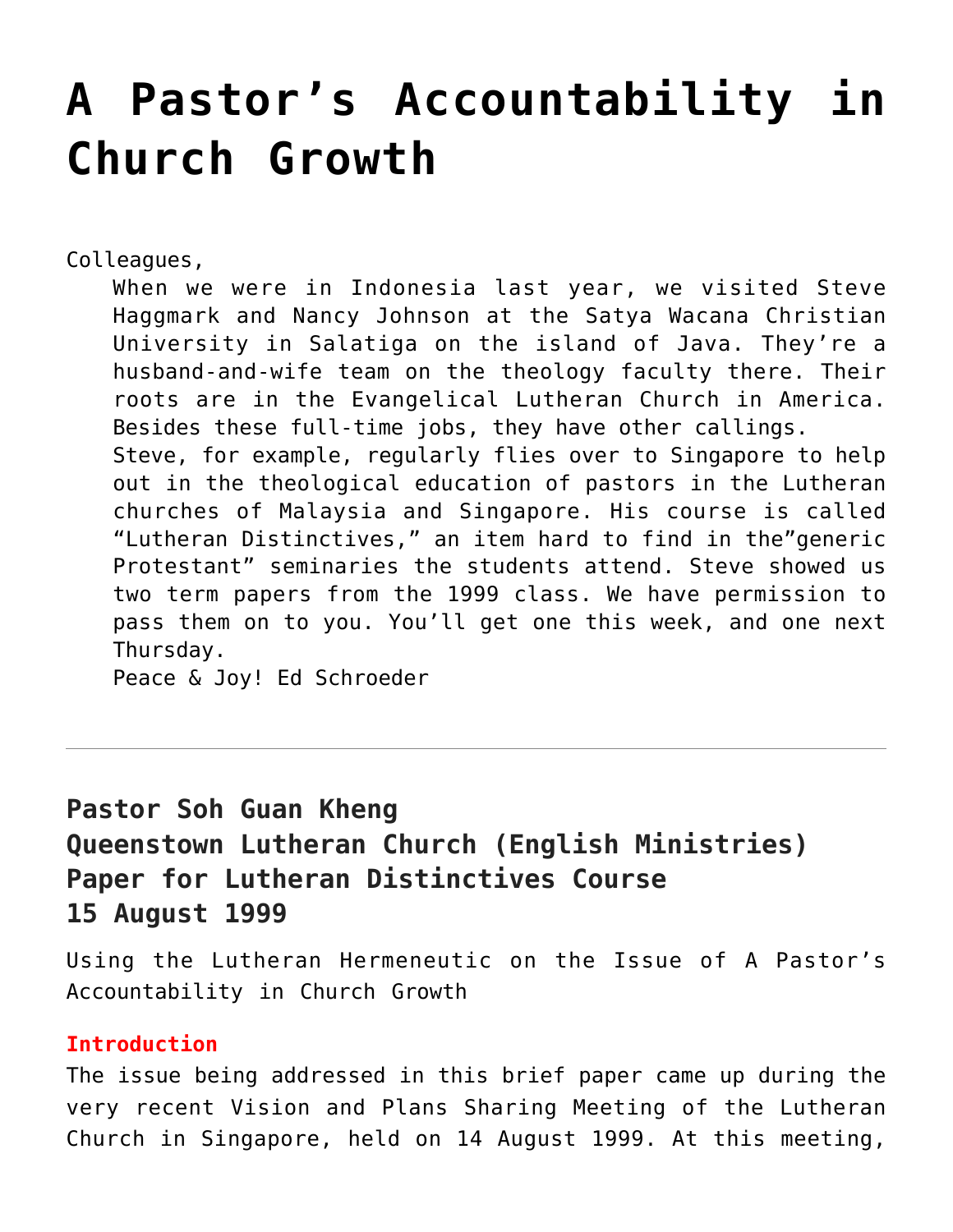Bishop [so-and-so] presented a document outlining his vision for our church. In a nutshell, he proposed that over the next 5 years, the Lutheran Church in Singapore should grow to 6000 members (from the current 3000), have 40 co-workers (from the current 20), reach 10 congregations (from the current 7) and have 2 Social Work Centres (from the current 0).

In the course of the discussion, a lay leader asked: "Who would be accountable if the targets were not met?" He wanted to know what would happen if a church did not grow at the targeted rate from year to year. Would that pastor be called up and questioned? Would he be required to explain the situation and propose a solution? What would be done about the situation? This question raised the issue of a Pastor's accountability for church growth. Is the Pastor accountable for church growth? Should he be given 3 chances to succeed before being asked to leave, or before his year-end bonus is cut? This question set me thinking – how do I apply the Lutheran hermeneutic to this issue?

The person who asked the question is a highly regarded leader in his congregation, and is one of their lay preachers. He is also a professional in the financial field, and likely to be holding a senior position in his company. It was abundantly clear that his desire was for our church to grow. But I felt that his approach to the issue of church growth and pastoral accountability came more from a management rather than a ministry point of view. In this sense, this lay leader was representative of many of our lay leaders who have a tremendous passion for the church and for its growth, but view its success very much in modern management terms. Simplistically put, the orientation is very much towards the tasks and goals, and if targets are not met, then heads have to roll.

In my "gut" I knew that he was speaking law, and thus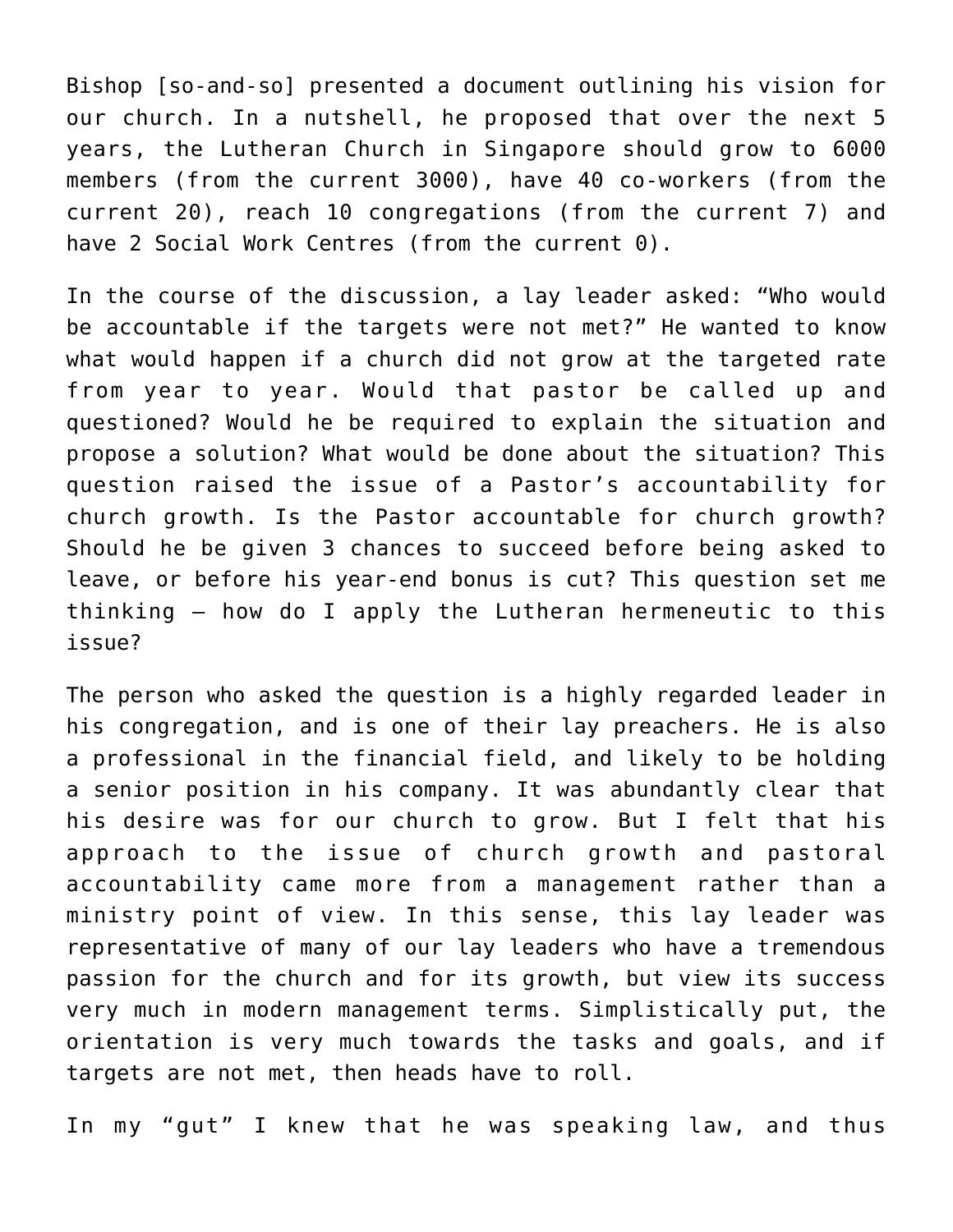unknowingly seeking a system that instills fear. Yet I know that the gospel frees us to serve in confidence and not fear. I wanted to correct such a view. Thus I began to formulate a reply based on the Lutheran hermeneutic, and to seek to present it as an encouragement rather than as criticism. This paper expands and documents my attempt.

#### **The Lutheran Hermeneutic**

Formulating such a reply needs to begin with an understanding of what the Lutheran way of interpreting Scripture and spiritual life is, that is, what is the Lutheran hermeneutic? It is essentially this: the doctrine of justification by grace through faith, apart from works of the law (Eph. 2:8-9). This is the central doctrine of the Lutheran Church, it is a gospel-centered doctrine, and we interpret all matters of faith and life based on this doctrine. This doctrine makes a clear and definite distinction between law and gospel. The gospel is free of charge, it is entirely by God's grace, and it is wholly God's action for us in Jesus Christ to save us from our sins. The law requires our work, our obedience, and our will. The gospel frees us from our sin to live as God's children. The law only points to our sin, shows our bondage to sin, but cannot free us – its chief purpose is to drive us to Christ that we might live in the freedom He promises.

In interpreting Scripture, this hermeneutic directs us to discern between what describes God's action, and what prescribes our action. It also insists that we keep justification and sanctification separate, so that we do not allow anything in the realm of sanctification to be made a requirement or a sign of justification. Thus when we interpret Paul, for example, much of what he teaches in his epistles are exhortations to his audience on how to live as free children of God. And when we read the Gospel proclamations of Jesus, they are announcing the good news that people might believe (that is, trust and not doubt), and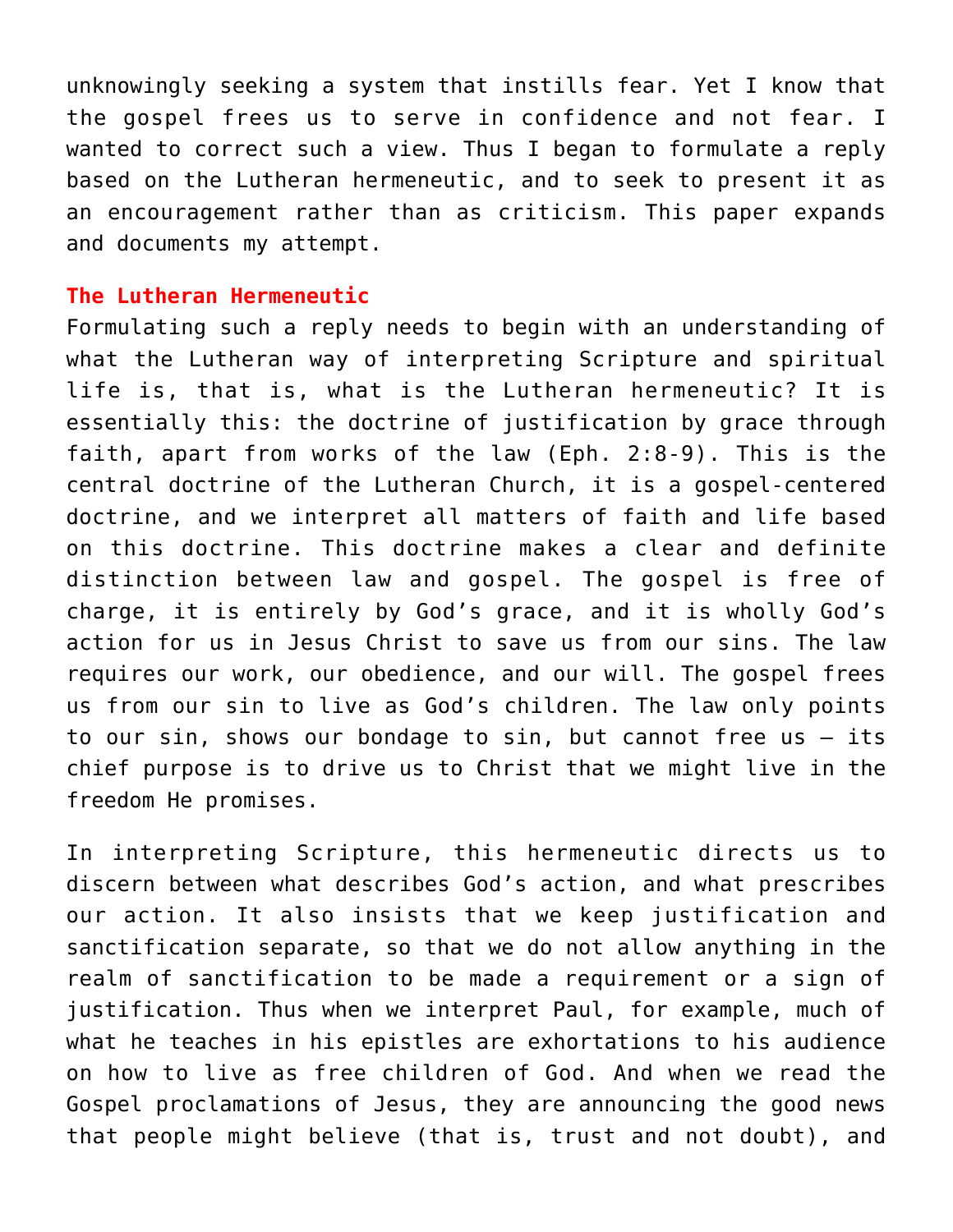not asking the people to make decisions about their faith and salvation.

In understanding ministry, this hermeneutic emphasizes our Christian freedom as people who are justified by faith in Christ, and who should therefore not be made to doubt the grace of God upon them because of the prescription of certain rules or laws that judge our faith or growth in faith. In other words, we would think in terms of how to free people from fear so that they serve in confidence (gospel), and not how to bind people with rules and/or signs upon which they will be judged, so that they serve out of fear (law). I kept this freedom-from-fear as God's children concept clear in the formulation of my reply.

### **The Lutheran View of the Church**

I felt that an understanding of how this Lutheran hermeneutic affects our view of the church was very important to my reply, because the role of a Pastor is inseparably linked to how we view the church. Gritsch and Jensen in their book "Lutheranism," page 124, called the church "A creature of the gospel." This is an apt description – the Church is a creation of the gospel. If we see the gospel of justification by faith as our basic hermeneutic, then we will realize that if there is no gospel, there will be no Church. Indeed if the gospel is not preached and God is not trusted, there will be no Christian Church.

Therefore the Church, in Lutheran understanding, is the assembly of those who are justified by faith, and where the gospel is preached and the sacraments are rightly administered according to the word of Christ. Essentially we define the Church by its function. The Church exists and grows because people continually come to believe in God through the preaching of the gospel. Its members live out their Christian freedom by willingly fulfilling the great commission, so that more may come to hear and believe. The Church continually seeks to build trust in God by its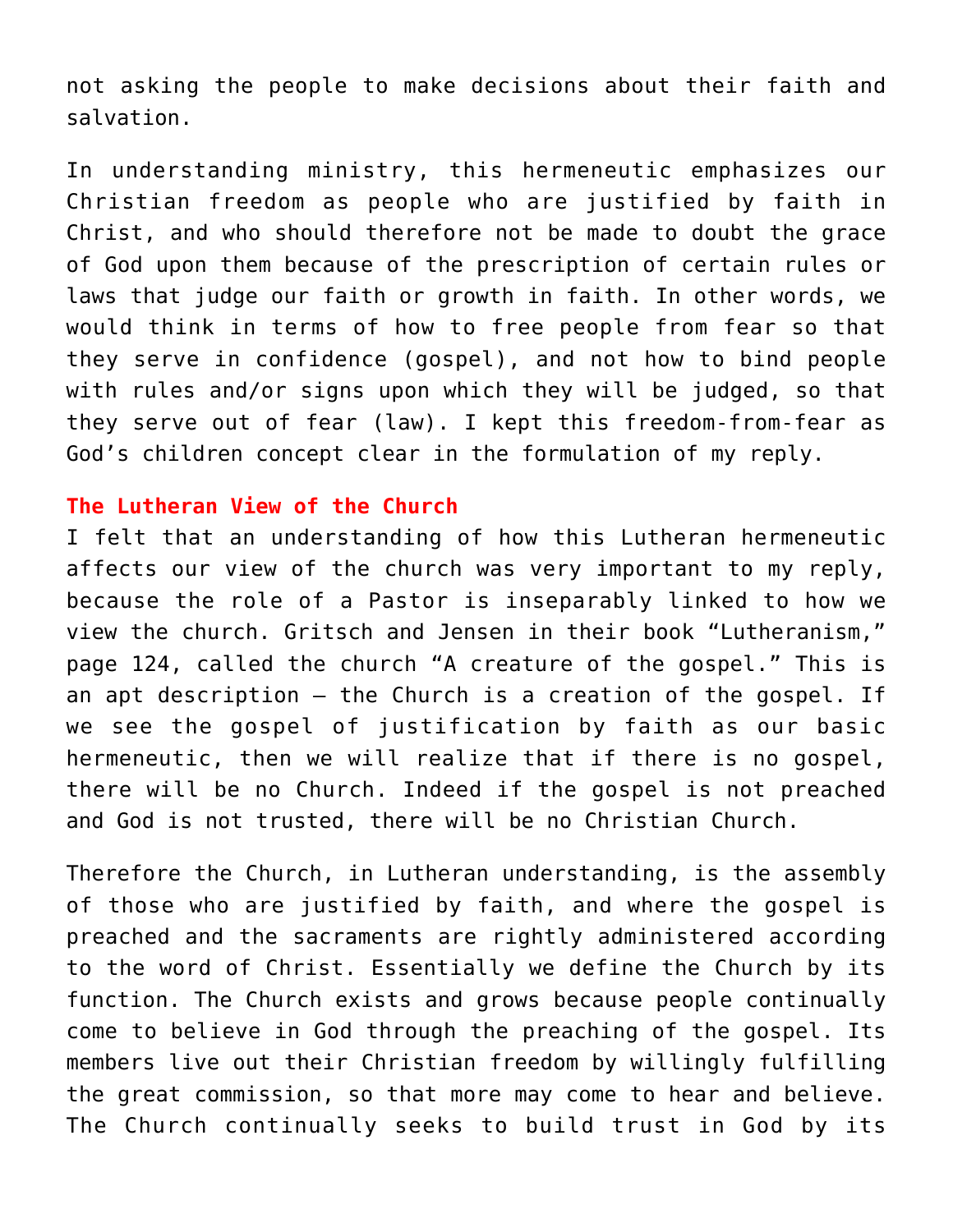proclamation of the gospel through word, sacraments and Christian living.

Based on this understanding that the Church exists because of the gospel, then church growth occurs also because of the gospel. God does the growing. The Christian is responsible for the preaching as a freed child of God, serving and obeying his or her Heavenly Father. The Christian is the instrument, not the cause, of church growth. The Pastor of a local church is therefore the one called by God to "feed the flock" with the faithful preaching and teaching of the word. He is the one called to the priestly office, and thereby to lead in the giving of God's word and sacrament, and to lead in the worship life of the people. He is the one called to equip the saints through the word and sacrament, assuring them of God's faithful presence according to His promises, and so to build up trust and maturity in the members' walk with God. He is one called to remind the people to be faithful, and as they are faithful in the gospel, they are free to trust God for the growth of the church. He is the one called to remind the people that while the church is a worldly institution, it is created and judged by its gracious and holy God, and not by how the world judges its own institutions.

With this in mind, I drafted a chart comparing a church and a business. I chose this comparison because it addressed the mindset that tended to assess a church from a professional business point of view. They wanted the church to be successful and the Pastors to be accountable, but the understanding of success and accountability tended to be based on what could be measurable. The chart, which was an attempt to apply the Lutheran hermeneutic to this issue, is as follows: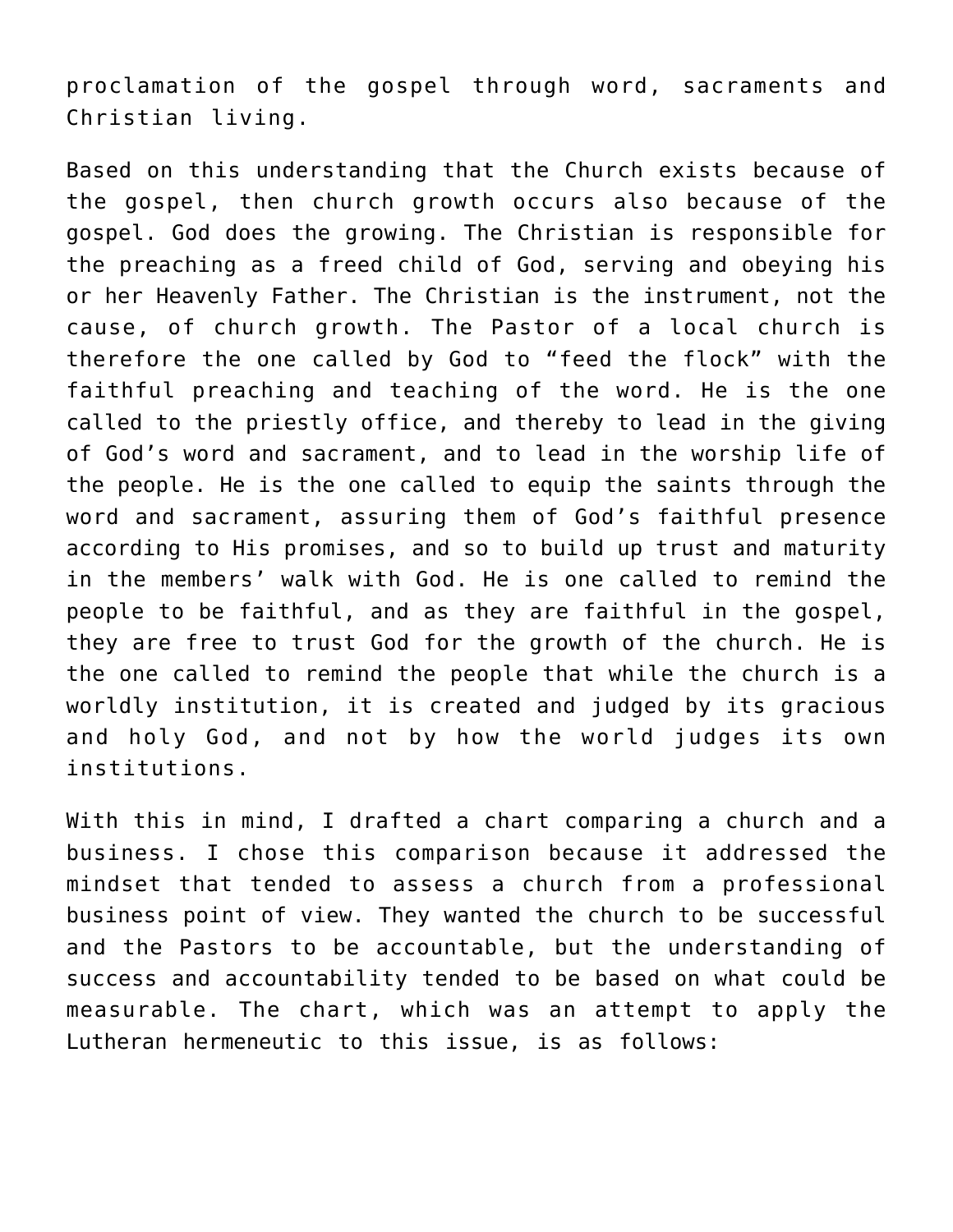|                                   | <b>CHURCH</b><br>Created by God | <b>BUSINESS</b>         |
|-----------------------------------|---------------------------------|-------------------------|
|                                   |                                 | Created by man          |
| <b>Reason for</b><br><b>Being</b> | Great Commission                | Profit, provide jobs    |
| Growth                            | Given by God                    | Achieved by man         |
| <b>Message</b>                    | Gospel, Word of God             | Products, services      |
| <b>Leader</b>                     | Shepherd, feeding,              | CEO, selling,           |
|                                   | freeing                         | controlling             |
| <b>Mode</b>                       | Preaching, teaching,            | Rules, prescriptions,   |
|                                   | ministry                        | targets                 |
| Motivation                        | Freedom in Christ               | Fear of failure         |
| <b>Evaluation</b>                 | Faithfulness                    | Profits, sales, figures |
| Earthly reward                    | Support, trust,                 | Incentives,             |
|                                   | development                     | disincentives           |
| Eternal reward                    | Eternal life in heaven          | <b>None</b>             |

Such a comparison helped me to see and garner a few vital points with which I could formulate a reply. The points are as follows:

*The church's success is not found in how well it "sells" a product, but how it faithfully builds trust and confidence in Christ. This is because success in salvation is 100% God's work. Man can do nothing to save himself. But success in sanctification is the result of how we live out our Christian freedom. Thus, success for the church is faithfulness, not the number of conversions per annum. Once we are saved, we are then free to live our lives in a blessed relationship with God, and to enjoy life as intended and designed by God. The law that we live under [Ed: ooops!] as God's people is the law that preserves security, order and fullness of joy in community. This is true freedom, for freedom without limits is chaos.The gospel is not a product, but it is a message of God's grace. Thus we do not 'sell' the gospel and seek to get people to*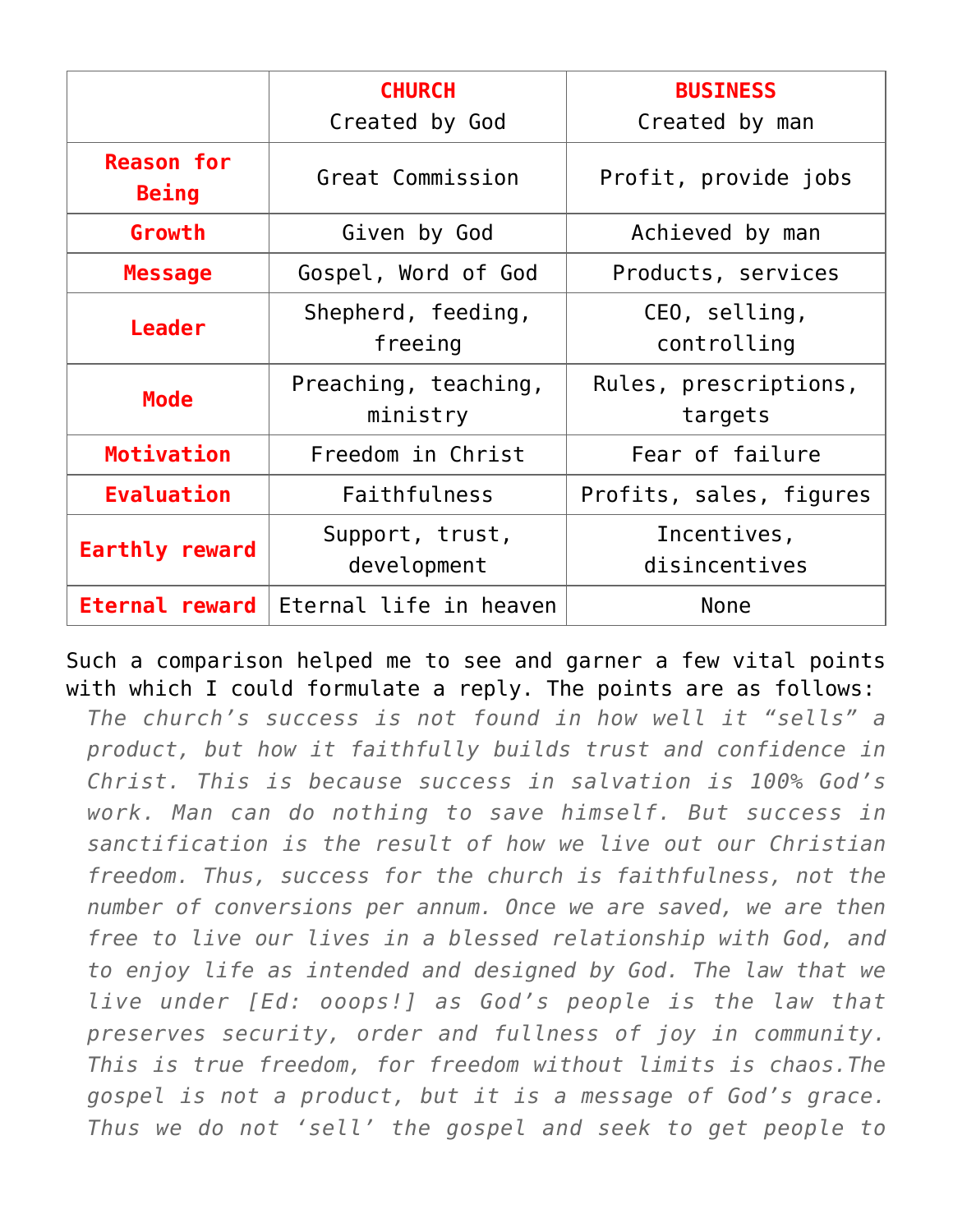*decided to 'buy' it by making a 'prayer of faith.' Instead, we announce the good news, we proclaim it, so that doubts and ignorance about God are undone, and faith in God springs forth in response to the utter trustworthiness of Christ.*

*The Pastor's role is primarily in preaching, teaching and administering the sacraments. These are to show our freedom in Christ, and inspire us to faithfulness in the Lord, and to witness to Him. He is to feed, and not to lead campaigns. He is to lead people towards proclamation as God's free children, and not towards bondage to the tyranny of profit or results.*

*The evaluation of a church's success, and a Pastor's success, is therefore less measurable. It cannot be assessed based on dollars and cents, number of converts per year, or average attendance per month. But its assessment may be viewed more in terms of the availability of good teaching and preaching, the provision of ways for members to grow in fellowship and discernment according to God's word, the willingness of members to serve actively in various ministries, their excitement to share the gospel, their support for the Pastor in how they avail themselves to meet his needs, and so forth. I believe that as we are faithful, the Lord will give growth, as He did to Peter and the apostles in New Testament times.*

#### **Conclusion.**

Thus I rose to speak when the opportunity came. My intention was encouragement. My context was the discussion on the topic of Christian Education for the Lutheran Church in Singapore. In essence, I called for the inclusion of Lutheran Distinctives in our content and approach to Christian Education. My explanation was that the Lutheran way of looking at things can help us make a great contribution to Christian life and witness in Singapore. My example was that with the blessing of the Lutheran way of